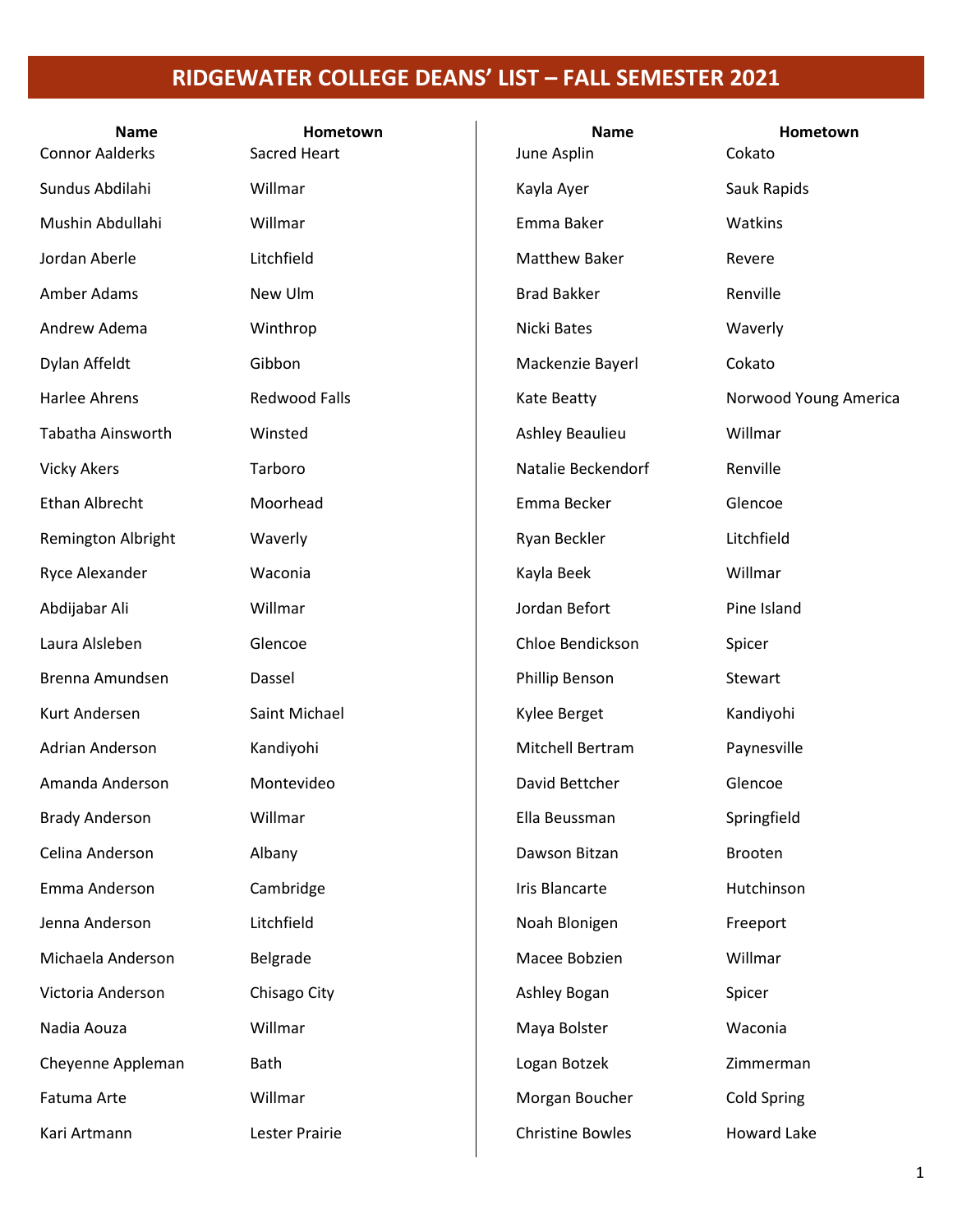| <b>Name</b><br>Sarah Braatz | Hometown<br>Litchfield | <b>Name</b><br>Joshua Cavaness | Hometown<br>Willmar |
|-----------------------------|------------------------|--------------------------------|---------------------|
| <b>Emily Brace</b>          | Montevideo             | <b>Crystal Ceniceros</b>       | Willmar             |
| David Brandon               | Hutchinson             | Diana Cervantes Ruelas         | Lester Prairie      |
| Nolan Braunwarth            | Norwood Young America  | Marie Chalupsky                | <b>Grove City</b>   |
| Annalise Brede              | Alexandria             | Samuel Choy                    | Bloomington         |
| Kaylee Breeggemann          | Shakopee               | Aaron Christen                 | Albany              |
| Jessica Brelje              | Brownton               | Jacob Christenson              | Paynesville         |
| Mark Brendemuehl            | Kerkhoven              | Hayden Christopherson          | New London          |
| Makayla Breth               | Albany                 | Sammantha Church               | Sequim              |
| Ashley Brewington           | <b>Buffalo</b>         | Cristina Cook                  | Suffolk             |
| Owen Brinkman               | Glencoe                | Annika Corbin                  | Dassel              |
| Dennis Brown                | Pensacola              | Kaitlin Corcoran               | Waseca              |
| Steven Brustuen             | <b>Grove City</b>      | <b>Zachary Cordes</b>          | Willmar             |
| Michael Brutger             | Annandale              | <b>Garrett Corkins</b>         | Winona              |
| Julia Bryant                | Dassel                 | Josiah Cosby                   | Hutchinson          |
| Jacinta Budke               | Maple Lake             | <b>Andrew Coulter</b>          | Currie              |
| Dominick Buehler            | Winsted                | Allison Crawford               | <b>Buffalo</b>      |
| Safia Bulman                | Morris                 | <b>Bethany Croucher</b>        | Waconia             |
| Jacob Burdick               | Zumbrota               | Sophia Cruz                    | Loretto             |
| Bryce Callahan              | Cambridge              | Mataya Czech                   | Royalton            |
| <b>Isabel Campbell</b>      | Paynesville            | <b>Molly Daggett</b>           | Darwin              |
| Jose Campos                 | Hutchinson             | Paige Dahl                     | <b>Grove City</b>   |
| Andrew Carlo                | Hutchinson             | Allie Dalluge                  | Lafayette           |
| Alyssa Carlson              | Hutchinson             | John Daniels                   | Delano              |
| Catherine Carlson           | Hutchinson             | Jesse Daugherty                | Renville            |
| Hannah Carlson              | Glencoe                | <b>Grace Davis</b>             | Minneapolis         |
| Zachary Carlson             | Waconia                | Natalie Day                    | Willmar             |
| <b>Bronte Carpenter</b>     | Port Saint Lucie       | Amel Dayib                     | Willmar             |
| Miriam Castillo             | Glencoe                | Alexis Decker                  | Waverly             |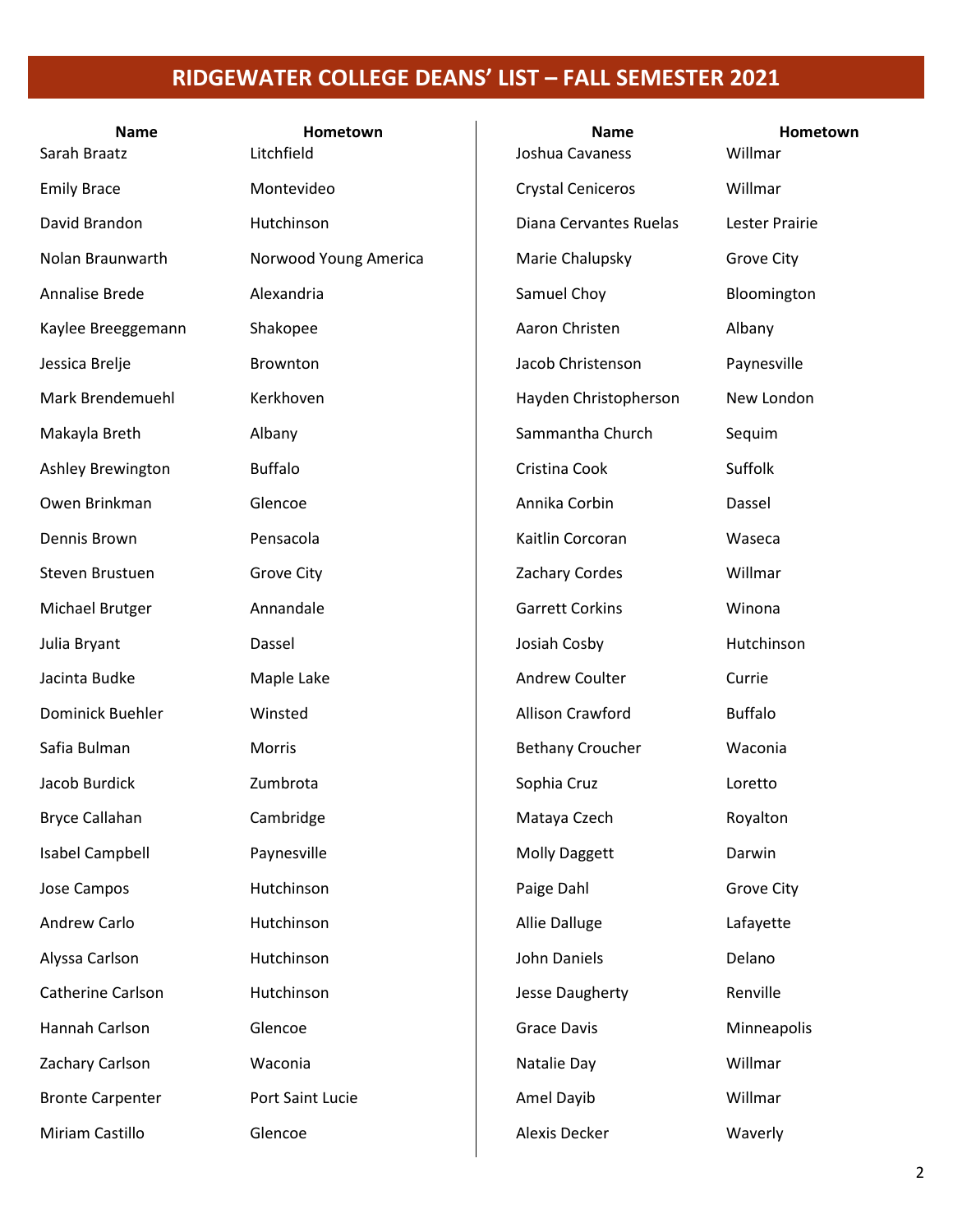| <b>Name</b>             | Hometown            | <b>Name</b>             | Hometown           |
|-------------------------|---------------------|-------------------------|--------------------|
| Kaitlyn Decker          | Brownton            | <b>Emily Felling</b>    | Belgrade           |
| Paige Decker            | Hutchinson          | Chase Feltmann          | Mayer              |
| Hayley Demuth           | Murdock             | Karli Fiebelkorn        | Silver Lake        |
| <b>Bailey Dennis</b>    | Loretto             | Melody Filzen           | Renville           |
| Lydia Depuydt           | Spicer              | <b>Emily Finberg</b>    | Willmar            |
| Eli DeSchepper          | New London          | Heidi Jo Fisher         | Arlington          |
| <b>Michael Dietz</b>    | Glencoe             | Jackson Fisher          | Watertown          |
| <b>Mirian Dominguez</b> | Willmar             | Lexie Fitzwater         | Hutchinson         |
| <b>Allison Dornseif</b> | Hector              | Nicholas Flaten         | Willmar            |
| <b>Charles Douville</b> | Faribault           | Chance Flinn            | Montevideo         |
| Justine Downes          | Montrose            | <b>Tyler Flis</b>       | Bloomington        |
| Deanna Dragt            | Litchfield          | Andrew Flolo            | Willmar            |
| Jared Duran             | Montrose            | Nichole Flores          | <b>Howard Lake</b> |
| Abigail Edwards         | Willmar             | Selena Flores           | <b>Howard Lake</b> |
| Amanda Efraimson        | Hutchinson          | Ashley Forcier          | Lester Prairie     |
| <b>Brittny Eisel</b>    | <b>Brainerd</b>     | Alex Formo              | Maynard            |
| Megan Eldred            | Annandale           | Jena Fortun             | Hutchinson         |
| Preston Enevoldsen      | Watson              | Kayla Fox               | Willmar            |
| Andrew Eng              | Hutchinson          | Moriah Frame            | Sebeka             |
| <b>Blake Engstrom</b>   | Renville            | Alexandra Fraser        | Cavalier           |
| Ada Erlandson           | <b>Fergus Falls</b> | <b>Brooke Frerich</b>   | Willmar            |
| Juan Espinosa Hernandez | Kerkhoven           | Emma Friauf             | Hutchinson         |
| Morgan Essendrup        | Clara City          | <b>Justin Frick</b>     | Hutchinson         |
| Anna Euerle             | Litchfield          | Isabel Froehle          | <b>Cold Spring</b> |
| Benjamin Ewiak          | Erie                | Denise Froehlich        | <b>Grove City</b>  |
| Jaimie Fairbanks        | Glencoe             | Ashley Froelich         | New London         |
| <b>Tyson Farley</b>     | Hutchinson          | <b>Madison Froelich</b> | Kerkhoven          |
| <b>Ivy Fasching</b>     | Waverly             | Rachel Froelich         | Hawick             |
| Daniel Faulconer        | Earlysville         | <b>Ella Froning</b>     | Hutchinson         |
|                         |                     |                         |                    |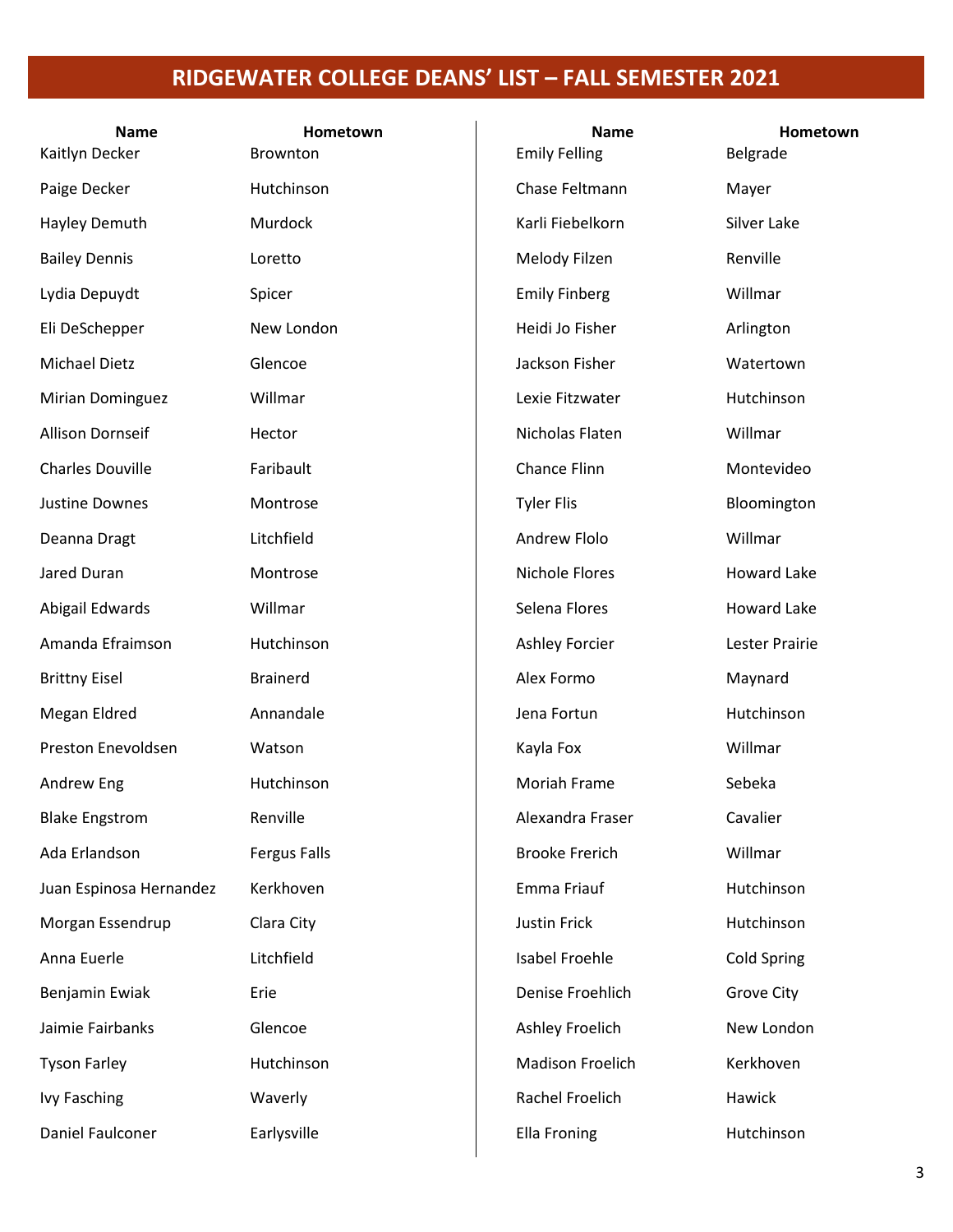| <b>Name</b><br>Lauryn Fuchs | Hometown<br>Albany    | <b>Name</b><br>Alejandro Gomez-Vera | Hometown<br>Hamburg |
|-----------------------------|-----------------------|-------------------------------------|---------------------|
|                             |                       |                                     |                     |
| Nicole Fuglseth             | Willmar               | Diana Gonzalez                      | Willmar             |
| <b>Faith Gabriel</b>        | Victoria              | Jayna Gonzalez                      | Blomkest            |
| Randeana Gafkjen            | Willmar               | Karina Gonzalez                     | Willmar             |
| Ana Garcia                  | Hialeah               | John Gosswiller                     | Cokato              |
| Maryfer Garcia Quiroz       | Willmar               | Ashlyn Grabhorn                     | New London          |
| <b>Michael Garner</b>       | Litchfield            | Melissa Grandy                      | <b>Brighton</b>     |
| <b>Grace Garoutte</b>       | Glencoe               | Dylan Granlund                      | Litchfield          |
| <b>Christopher Garrels</b>  | Glencoe               | Jackson Grant                       | <b>Little Falls</b> |
| <b>Reece Gartner</b>        | Hutchinson            | Katelyn Grewe                       | Montgomery          |
| Collin Gassler              | Kimball               | Kayla Grundhoefer                   | Foley               |
| Jessica Gatewood            | Kerkhoven             | Amanda Grundseth                    | <b>Brooten</b>      |
| <b>Theresa George</b>       | Norwood Young America | Sara Guza                           | Clarkfield          |
| Micheyla Geraets            | Albertville           | Grace Haag                          | Mayer               |
| Rebecca German              | Hutchinson            | Jonas Habben                        | Spicer              |
| Gratia Getzke               | Hutchinson            | Alicia Hachfeld                     | Willmar             |
| Kylie Gibson                | Willmar               | <b>Emily Hadler</b>                 | Alberta             |
| <b>Austin Gieseke</b>       | Arlington             | Eric Hadtrath                       | <b>Cold Spring</b>  |
| Jessica Gilbert             | <b>Grove City</b>     | Lindsay Haefner                     | Willmar             |
| Megan Gile                  | Cottonwood            | Lucas Haefner                       | Willmar             |
| <b>Tanner Gill</b>          | Hutchinson            | Alana Hagen                         | Hutchinson          |
| Lindsey Gillman             | Stewart               | David Hambaugh                      | Montevideo          |
| Rycheil Gjovik              | Benson                | Jody Hansen                         | Sleepy Eye          |
| Daniel Goelz                | Maple Lake            | Larissa Hansen                      | Marshall            |
| Michaela Goettl             | Montgomery            | Atlanta Hanson                      | Willmar             |
| Chelsey Goff                | Benson                | Halle Hanson                        | Benson              |
| Mitchell Gohl               | Albertville           | <b>Tiffiany Harcourt</b>            | Hutchinson          |
| Adrian Golden               | Appleton              | Samantha Harmon                     | Olivia              |
| Jacob Goldschmidt           | Hutchinson            | <b>Brittany Hart</b>                | Hutchinson          |
|                             |                       |                                     |                     |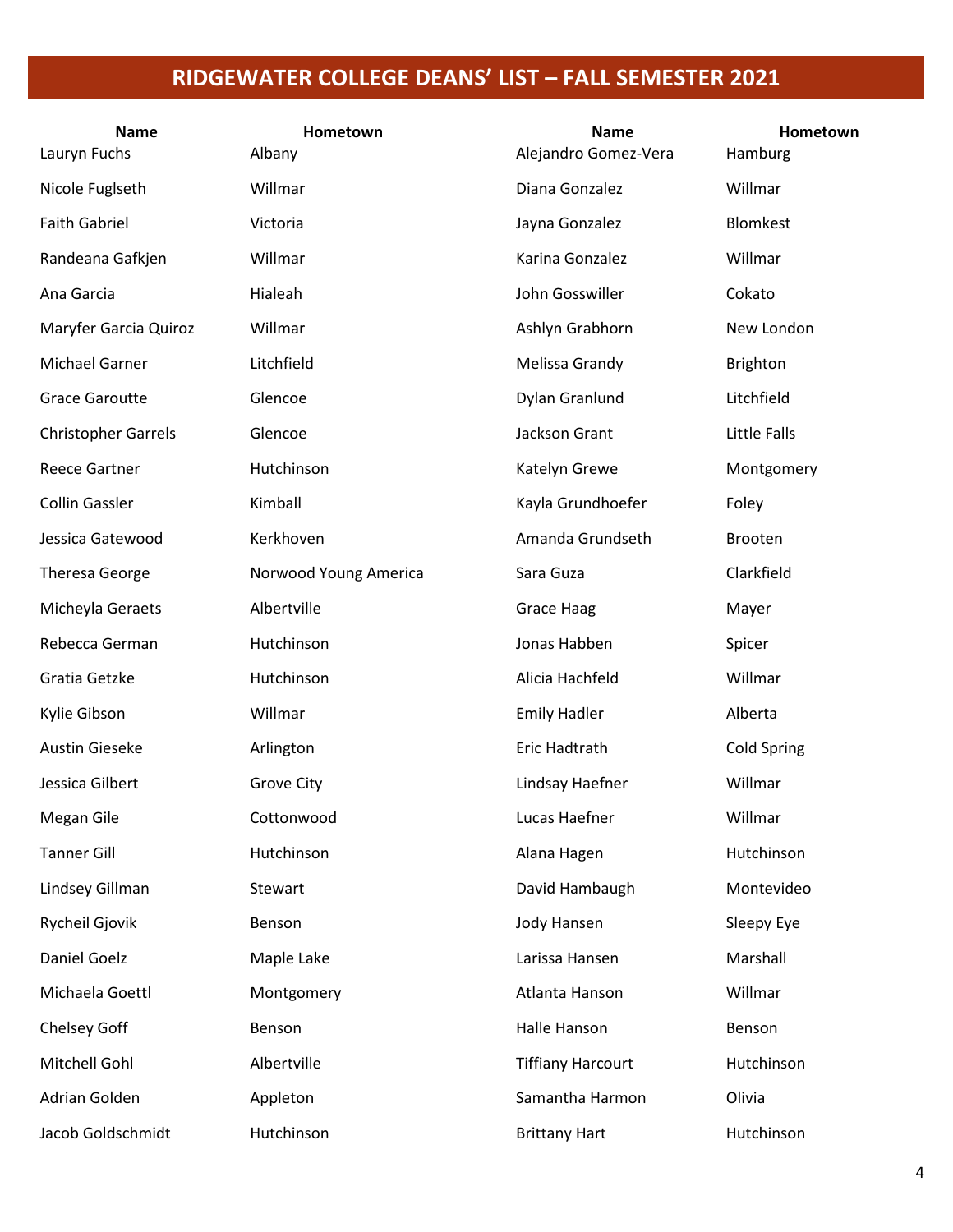| <b>Name</b><br>Neima Hassan | Hometown<br>Willmar | <b>Name</b><br>Ashley Hott | Hometown<br>Montrose |
|-----------------------------|---------------------|----------------------------|----------------------|
| Joshua Hastings             | Montrose            | Samantha Hovda             | Hutchinson           |
| Nicole Hauser               | Zimmerman           | William Hucker             | Lester Prairie       |
| Megan Hausladen             | Hutchinson          | Jeremy Hueber              | Saint Petersburg     |
| Jenna Heimerl               | Lester Prairie      | Alexandria Hull            | Wernersville         |
| Marie Heinen                | Sartell             | <b>Shantelle Huls</b>      | Hutchinson           |
| <b>Galadriel Heinrichs</b>  | Litchfield          | Jodi Hummel                | Kerkhoven            |
| Michael Heinz               | Henderson           | Samantha Huntley           | Montevideo           |
| Zachary Hellendrung         | Fairfax             | Cassandra Hurd             | Paynesville          |
| Wayne Heller                | Hutchinson          | Amy Hussman                | Olivia               |
| Justin Henke                | Stewart             | Fauzia Ibrahim             | Willmar              |
| Emma Henle                  | New Ulm             | Heidi Imker                | Lamberton            |
| Elizabeth Henningsgaard     | Canby               | Jerry Imker                | Lamberton            |
| Alexis Henningson           | Winthrop            | Jacob Inselmann            | Hutchinson           |
| Kassandra Herding           | Paynesville         | Logan Isaackson            | Cottonwood           |
| <b>Hope Hermes</b>          | Benson              | Jada Jacobson              | Willmar              |
| Sam Hershley                | <b>Buffalo</b>      | Amber Jaeger               | Belgrade             |
| Connor Hertzog              | Winsted             | Kelby Jaenisch             | Maynard              |
| Adam Hilbert                | Kimball             | Noah James                 | Cokato               |
| Jerry Hill                  | Mooreland           | Mara Janning               | Willmar              |
| Kiley Hillemeier            | Olivia              | Kiera Jarman               | Maple Lake           |
| Jaidyn Hinton               | Brooten             | Laura Jarveis              | Willmar              |
| Justin Hoff                 | Hutchinson          | Celine Jenkins             | Willmar              |
| Alex Hofmann                | Brooten             | Hayden Jensen              | Hutchinson           |
| <b>Maxwell Hollands</b>     | <b>Buffalo</b>      | Grace Jeurissen            | Lester Prairie       |
| <b>Ashley Hommerding</b>    | Rice                | Hilda Jimenez              | Hutchinson           |
| Cora Honken                 | Willmar             | Elizabeth Jochum           | Glencoe              |
| Aubree Hoover               | Benson              | Abigail Johnson            | Lester Prairie       |
| Daniel Hosseini             | Willmar             | Bethany Johnson            | Montrose             |
|                             |                     |                            |                      |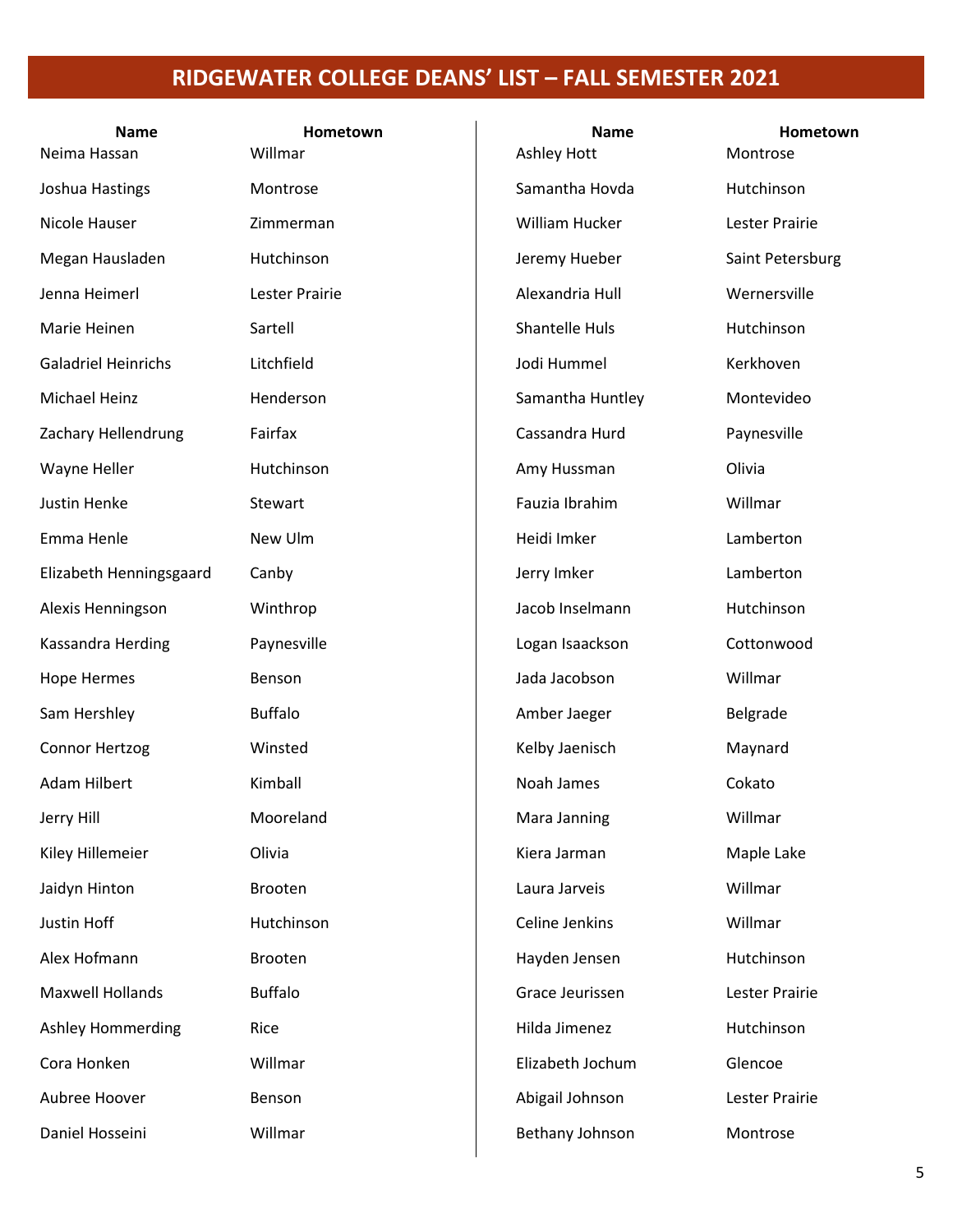| <b>Name</b><br>Breanna Johnson | Hometown<br>Saint Cloud | <b>Name</b><br>Sabrina Klisch | Hometown<br>Royalton |
|--------------------------------|-------------------------|-------------------------------|----------------------|
| Daniel Johnson                 | Willmar                 | Mitchel Klockmann             | Brownton             |
| Emily Johnson                  | Cokato                  | <b>Bennett Knapper</b>        | <b>Granite Falls</b> |
| Leah Johnson                   | Clara City              | Audra Kneprath                | Willmar              |
| Mattilynn Johnson              | New London              | Alyssa Knodel                 | Benson               |
| Riley Johnson                  | Glenwood                | <b>Emely Knutson</b>          | <b>Eden Prairie</b>  |
| Ashley Jones                   | New London              | Jaden Knutson-Dostal          | Hutchinson           |
| Nicholas Jones                 | Katy                    | Monica Kohls                  | Watertown            |
| <b>Richard Jones</b>           | Degraff                 | <b>Trent Kohner</b>           | Zimmerman            |
| Lydia Jordahl                  | Duluth                  | Tara Kompelien                | Willmar              |
| Melinda Jordan                 | Litchfield              | Sarah Kostick                 | Hastings             |
| Eric Jorgenson                 | Willmar                 | John Kottke                   | Hanover              |
| Mitchel Jorgenson              | Willmar                 | Christopher Kraemer           | <b>Grove City</b>    |
| Natalie Jorschumb              | DeGraff                 | Victoria Kramer               | Renville             |
| John Jurgenson                 | Hutchinson              | <b>Eternity Krampitz</b>      | Hutchinson           |
| Claire Jurmu                   | Cokato                  | Hailey Kranz                  | Dassel               |
| Raenah Kaisner                 | Atwater                 | <b>Brooke Krebs</b>           | <b>Cold Spring</b>   |
| Audrey Kamps                   | Hamburg                 | Daniel Kremer                 | Lake Lillian         |
| <b>Kealy Karels</b>            | Winsted                 | Alexandra Kretsch             | Gibbon               |
| Samantha Keeler                | Hutchinson              | Jacob Kroska                  | Foley                |
| Melinda Keller                 | Spicer                  | Luke Kroska                   | Saint Cloud          |
| Terresa Keskey-Huselid         | Cokato                  | Kimberley Kuenzel             | Plato                |
| GraceAnn Kesler                | Brownton                | Vanessa Kuhns                 | Clearwater           |
| Karol Kiefer                   | Glencoe                 | Jennifer Kunkel               | Darwin               |
| Amy Kivisto                    | Dassel                  | Madison LaFave                | Spicer               |
| Luke Kjell                     | Dassel                  | Brianna Lang                  | Spicer               |
| Samuel Kjell                   | Dassel                  | Kristi Lang                   | Stewartville         |
| Katharine Klause               | <b>Redwood Falls</b>    | <b>Taylor Lange</b>           | Greenfield           |
| Rylie Klemz                    | <b>Howard Lake</b>      | Hsa Lar                       | Willmar              |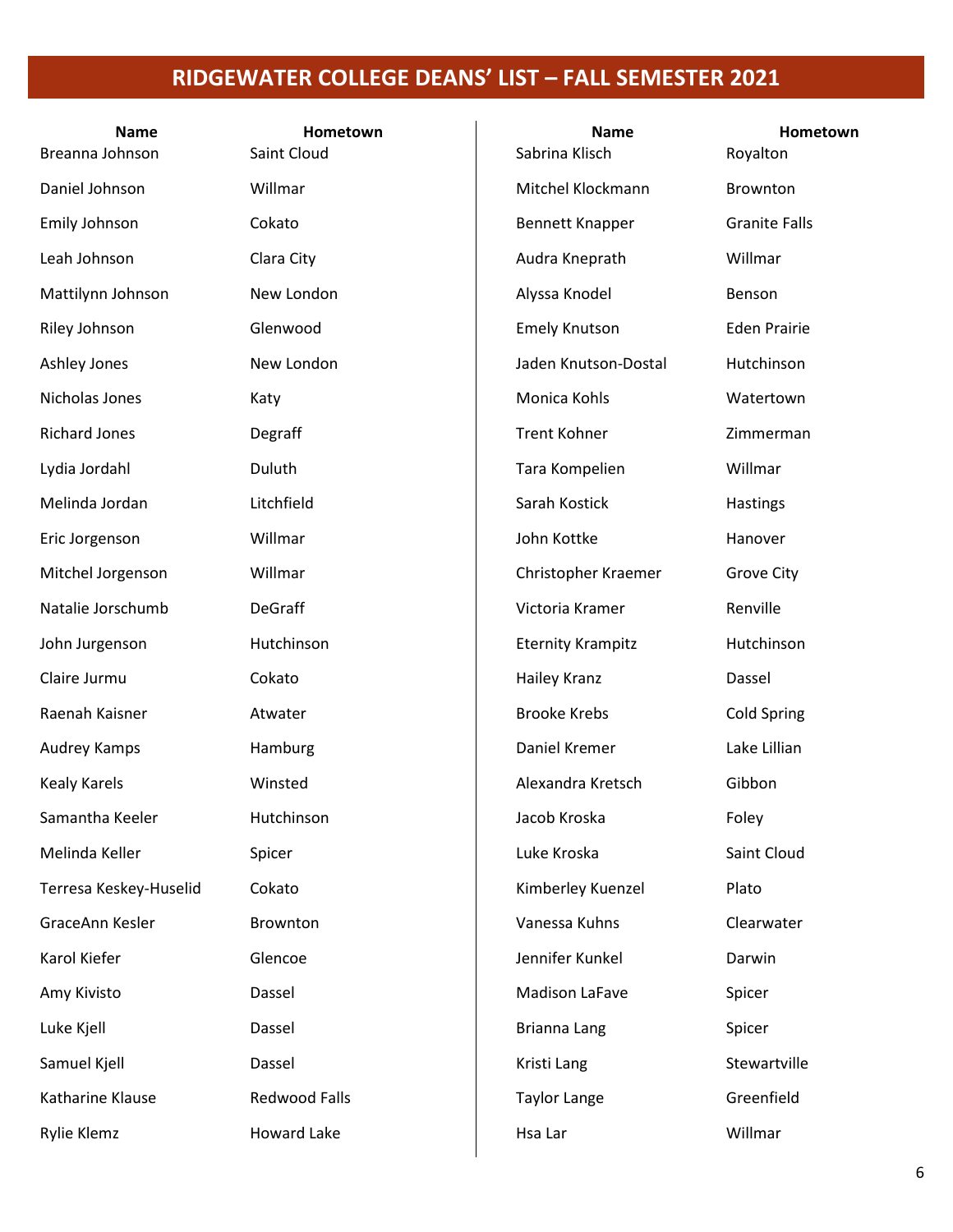| <b>Name</b><br>Lorraine Larson | Hometown<br>Watson  | <b>Name</b><br>Casey Majeski | Hometown<br>Sauk Centre  |
|--------------------------------|---------------------|------------------------------|--------------------------|
| Mattea Larson                  | Willmar             | Joelle Malacko               | New London               |
| Victora Larson                 | Bemidji             | <b>Emily Maloney</b>         | Henderson                |
| Caleb Lebrun                   | Hutchinson          | Victoria Manska              | New London               |
| Emily Lebrun                   | Hutchinson          | Miranda Manthey              | Norwood Young America    |
| Anna Lehner                    | Albany              | Kymberly Markgraf            | <b>Buffalo Lake</b>      |
| <b>Brooklyn Lennes</b>         | Hutchinson          | Sara Markwardt               | Kimball                  |
| Samantha Lesch                 | <b>Circle Pines</b> | Lee Martin                   | Willmar                  |
| Amanda Letourneau              | Danube              | Luis Martinez                | Willmar                  |
| Derek Leuze                    | Willmar             | Eric Martinson               | <b>Howard Lake</b>       |
| Madison Leyendecker            | Paynesville         | Kaleb Martinson              | Moorhead                 |
| Camron Lhotka                  | Darwin              | <b>Justice Masters</b>       | Echo                     |
| Ryan Liebl                     | Wabasso             | <b>Coral Mattison</b>        | <b>Thief River Falls</b> |
| Heather Lillejord              | Madison             | Luke Mattson                 | Glencoe                  |
| Maria Limanen                  | Dassel              | <b>Tim Maurice</b>           | Fargo                    |
| Michael Lincoln                | Lake Worth          | Jaylan Maus                  | Watertown                |
| Isaac Lindquist                | Pennock             | Javier Maya                  | Renville                 |
| Savannah Lindstrand            | Kandiyohi           | Sienna Mayhew                | New London               |
| Rebecca LLoyd-McDonald         | Hutchinson          | Michael McCarthy             | Willmar                  |
| Avery Lokken                   | Canby               | Chaya McCormack              | Aberdeen                 |
| Oswaldo Lopez Cervantes        | Lester Prairie      | Kathryn McDonald             | Hutchinson               |
| Zoey Lovold                    | Spicer              | <b>Grace McDonnell</b>       | Olivia                   |
| Gino Luciano                   | Lester Prairie      | <b>Hunter McFall</b>         | Hector                   |
| Levi Lundgren                  | Lake Lillian        | Lewis McFerran               | Hinckley                 |
| Gay Ku Lweh                    | Willmar             | Ciaran McGraw                | Hutchinson               |
| Alec Maher                     | Hutchinson          | Aaron McKee                  | Silver Lake              |
| <b>Anthony Maher</b>           | Olivia              | Ciara McKee                  | Vadnais Heights          |
| <b>Chasten Maher</b>           | Darwin              | Nicole McMullen              | <b>Wisconsin Rapids</b>  |
| Jack Mahoney-Berg              | Saint James         | Duncan McNab                 | Paynesville              |
|                                |                     |                              |                          |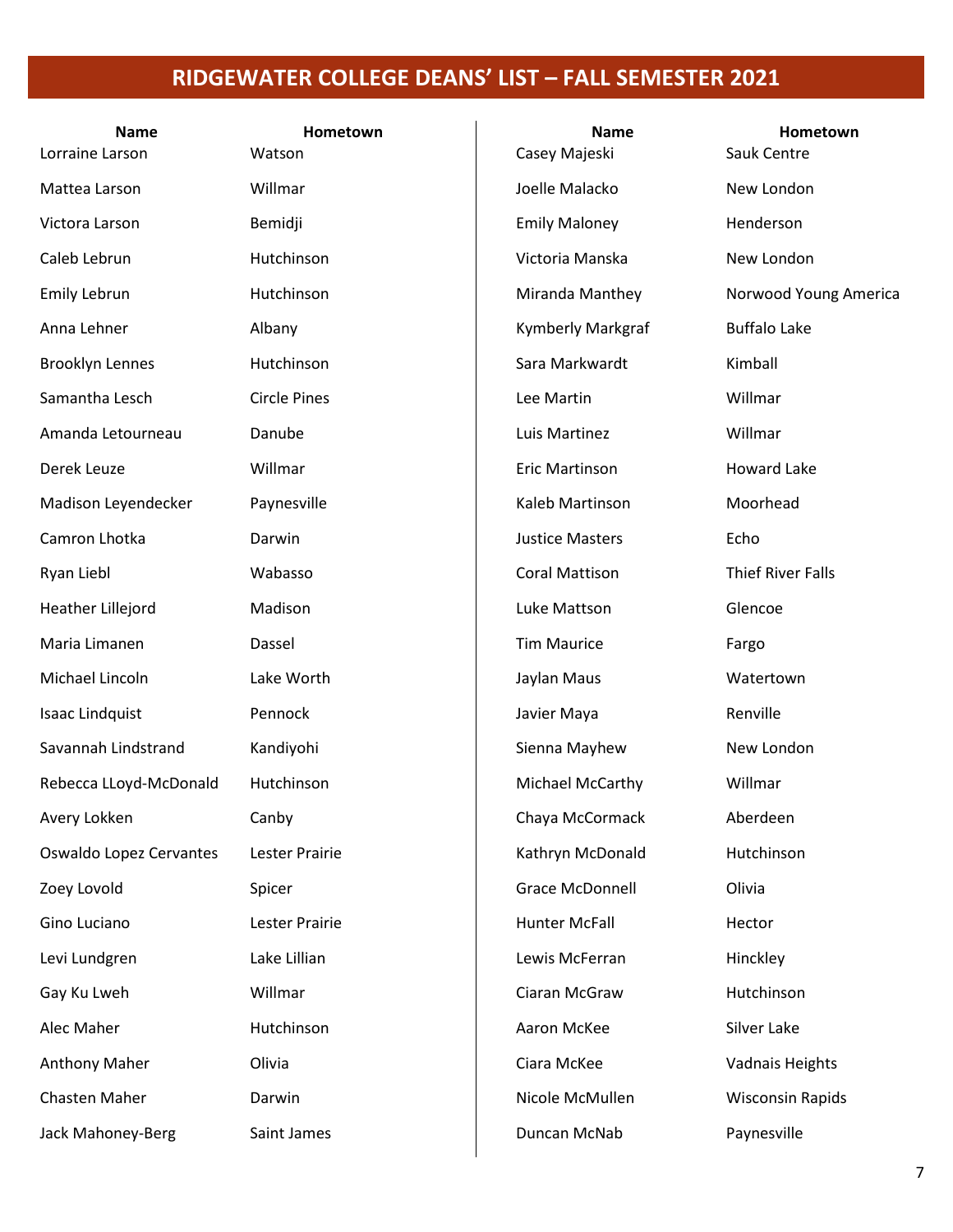| <b>Name</b><br>Janelle Meadows | Hometown<br>Camden | <b>Name</b><br><b>Mackenzie Morris</b> | Hometown<br>Cokato   |
|--------------------------------|--------------------|----------------------------------------|----------------------|
| Ciro Medina-Mendoza            | New Germany        | Kenneth Morton                         | Greenville           |
| Elisa Medower                  | Watertown          | Amber Mrozinski                        | Hugo                 |
| Maria Medower                  | Watertown          | Sah Mu                                 | Willmar              |
| Marco Mendez                   | South Saint Paul   | Alyssa Mueller                         | Hamburg              |
| Alex Merino                    | Willmar            | <b>Brooklyn Mueske</b>                 | Willmar              |
| <b>Emily Messner</b>           | Hutchinson         | Isabella Mulder                        | Kandiyohi            |
| Micah Meyer                    | Clara City         | <b>Allison Muonio</b>                  | Watkins              |
| <b>Madison Mickels</b>         | Maynard            | Lizbeth Muonio                         | Watertown            |
| Anna Mielke                    | Lester Prairie     | <b>Mason Myers</b>                     | <b>Jeffers</b>       |
| Joseph Mikosch                 | Willmar            | Jonah Mytty                            | Hutchinson           |
| Nadifa Moalim                  | Willmar            | <b>Camille Naig</b>                    | Benson               |
| Namira Moen                    | Willmar            | Payton Nathe                           | Melrose              |
| Kaitlin Mogard                 | New London         | <b>Jaid Necas</b>                      | Brownton             |
| Hamdi Mohamed                  | Willmar            | Amanda Nelson                          | <b>Howard Lake</b>   |
| <b>Tufah Mohamed</b>           | Willmar            | Amber Nelson                           | Raymond              |
| Leah Mohs                      | Rice               | Elizabeth Nelson                       | Benson               |
| <b>Ashley Molin</b>            | Ham Lake           | Evan Nelson                            | Benson               |
| Sarai Montano                  | Lester Prairie     | Kelly Nelson                           | Hutchinson           |
| Stee Na Moo                    | Willmar            | Megan Nelson                           | Cokato               |
| Anna Moore                     | Hutchinson         | Payton Nelson                          | <b>Redwood Falls</b> |
| Jasmyn Moore                   | Hutchinson         | Sarah Nelson                           | Prinsburg            |
| Kevin Moore                    | Allegan            | Montanna Newcombe                      | Hutchinson           |
| Sarah Moore                    | Hoffman            | <b>Ethann Newport</b>                  | Little Falls         |
| Selma Moore                    | Hutchinson         | <b>Halie Nichols</b>                   | Kerkhoven            |
| Anna Moorse                    | Olivia             | Myra Niemela                           | Dassel               |
| <b>Melissa Morency</b>         | Glencoe            | Jonah Niemeyer                         | Hutchinson           |
| Arnoldo Moreno De La           |                    | Grace Nolan                            | Stewart              |
| Garza                          | Willmar            | Ashlee O'Brien                         | Sauk Centre          |
|                                |                    |                                        |                      |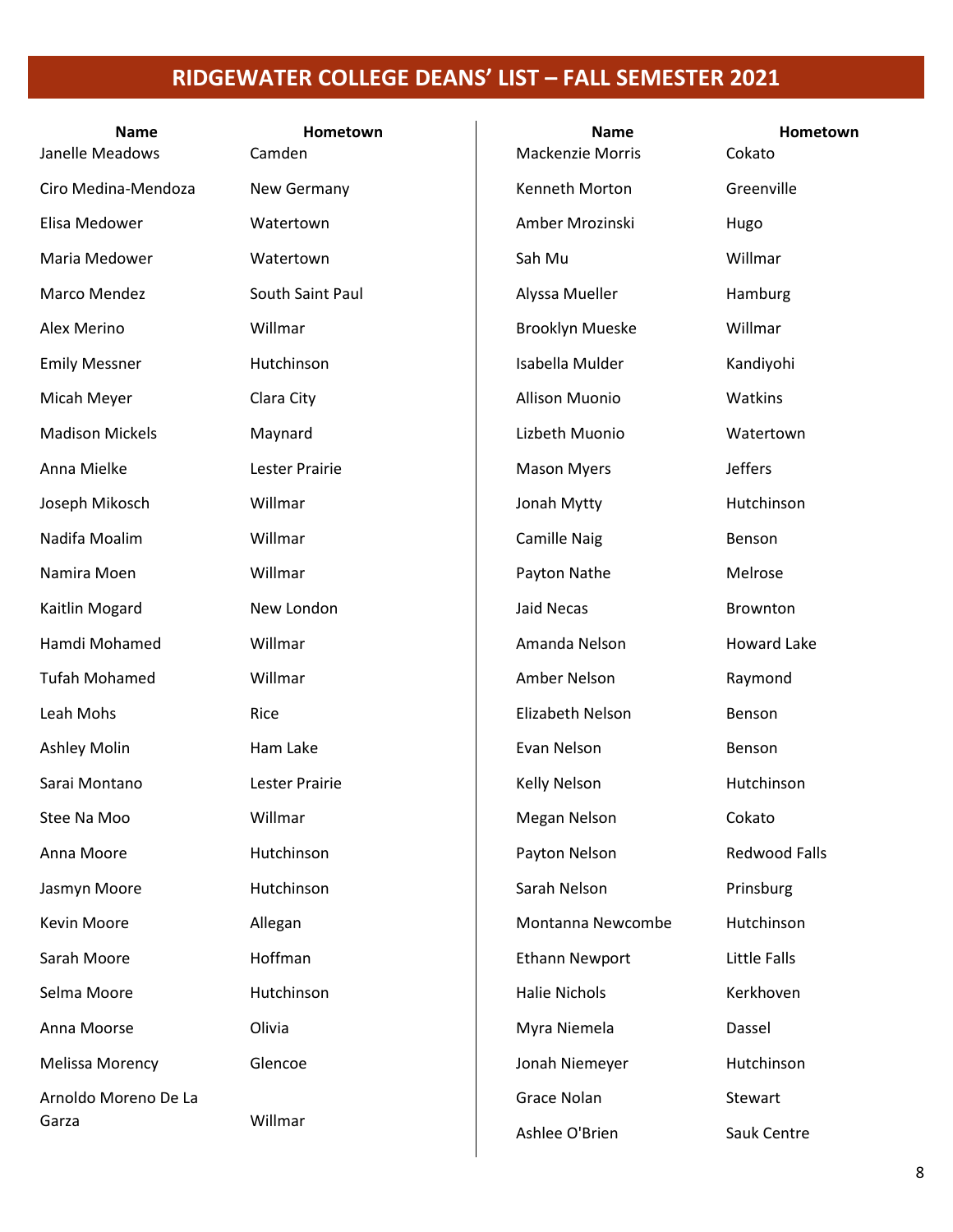| <b>Name</b><br>Thomas Ochs | Hometown<br>Franklin  | <b>Name</b><br>Benjamin Petz | Hometown<br>Clio |
|----------------------------|-----------------------|------------------------------|------------------|
| Kady Ohm                   | Dassel                | Jada Piepenburg              | Cokato           |
| Angela Olander             | Willmar               | Adelia Pierson               | <b>Braham</b>    |
| Jaime Olmeda               | Parker                | Anastasia Pierson            | Watertown        |
| Lucee Olson                | Cottonwood            | Austen Piotter               | Appleton         |
| Makenna Olson              | Spicer                | Michele Plumhoff             | Benson           |
| <b>Tawny Olson</b>         | Canby                 | Alison Poe                   | Willmar          |
| Maria O'Neil               | <b>Fountain Hills</b> | Margaret Pohlman             | Hutchinson       |
| Timothy O'Neil             | Hutchinson            | Hayley Polzin                | Litchfield       |
| Catarina Orellana          | Willmar               | <b>Ashley Prahl</b>          | Spicer           |
| <b>Grace Ortloff</b>       | Hutchinson            | Alayna Price                 | Morris           |
| Ashley Osendorf            | Paynesville           | Peyton Proehl                | Glencoe          |
| Tori Osterfeld             | <b>Bird Island</b>    | Jacob Raak                   | Jasper           |
| Austin Otto                | Lester Prairie        | <b>Yarely Ramirez</b>        | Renville         |
| Abrianna Overholser        | Milan                 | Kaitlyn Randall              | Hutchinson       |
| Vyap Patel                 | Hutchinson            | Ivy Rankila                  | Montrose         |
| Arianna Paul               | Winsted               | Jason Rannow                 | Hutchinson       |
| <b>Kaylee Pauling</b>      | Montevideo            | Miranda Rannow               | Hutchinson       |
| Allie Paulsen              | Olivia                | Wanda Rannow                 | Hutchinson       |
| Allen Paulson              | Willmar               | Hallie Redding               | Barnesville      |
| Morgan Peck                | Hutchinson            | Gina Redinger                | Mayer            |
| Chanse Pederson            | Carlos                | Sebastian Rehnelt            | Darfur           |
| Sandra Perez               | Renville              | Benjamin Reierson            | Arlington        |
| <b>Jose Perez Fuentes</b>  | Willmar               | Mia Remmel                   | Willmar          |
| Lance Peters               | Hutchinson            | Nicholas Renaud              | Denver           |
| Darin Peterson             | Cologne               | Shaula Reyes                 | Willmar          |
| Owen Peterson              | Silver Lake           | Ashley Ribar                 | Brownton         |
| Sierra Peterson            | Hutchinson            | Zachary Rice                 | Sacred Heart     |
| Zachery Peterson           | Cologne               | Kayla Richards               | Montevideo       |
|                            |                       |                              |                  |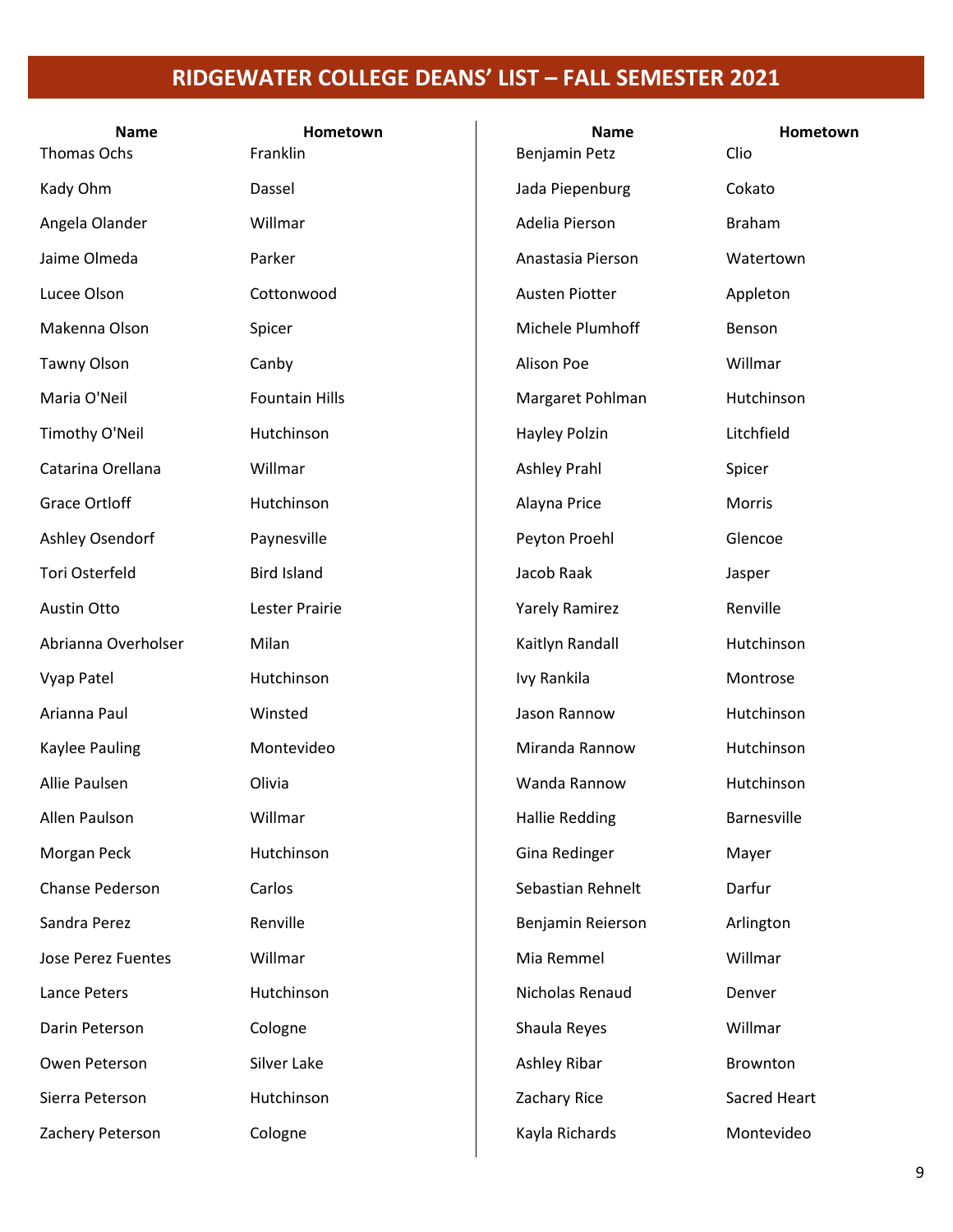| <b>Name</b><br><b>Madison Richardson</b> | Hometown<br>Dayton   | <b>Name</b><br>Mikayla Rudenick | Hometown<br><b>Redwood Falls</b> |
|------------------------------------------|----------------------|---------------------------------|----------------------------------|
| Wyatt Richardson                         | Clara City           | Makenna Runke                   | Stewart                          |
| <b>Isabelle Riches</b>                   | Montevideo           | Alyssa Ryan                     | Renville                         |
| <b>Brittney Richter</b>                  | Glencoe              | Mari Ryberg                     | <b>Buffalo Lake</b>              |
| Emma Richterkessing                      | Little Canada        | Jane Rynchek                    | Watertown                        |
| Jay Rickertsen                           | Hutchinson           | Damion Salazar                  | Willmar                          |
| Daniella Ridl                            | Renville             | Cade Salmela                    | Dassel                           |
| Madeline Ridler                          | Olivia               | Emma Saulsbury                  | Kensington                       |
| Katelyn Rieck                            | Willmar              | <b>Emily Schafer</b>            | Litchfield                       |
| <b>Brandon Riehm</b>                     | Annandale            | Chloe Schaffer                  | Delano                           |
| Kaden Rieke                              | Willmar              | Rachel Schallenkamp             | Bridgewater                      |
| Benjamin Riewer                          | Hutchinson           | Christina Schauer               | Hamburg                          |
| Sandra Rios                              | Willmar              | Devin Schauer                   | Hamburg                          |
| <b>Gissel Robles Ibarra</b>              | Willmar              | Tania Schemel                   | Renville                         |
| <b>Edward Rodriguez</b>                  | Litchfield           | Lily Schimmel                   | Hutchinson                       |
| Audrey Roen                              | Hutchinson           | Mackenzie Schiroo               | Litchfield                       |
| Matthew Roepke                           | New Germany          | Nikki Schlueter                 | Hutchinson                       |
| <b>Tayler Rogers</b>                     | Lester Prairie       | Ashlyn Schmidt                  | Clara City                       |
| Anna Rohland                             | <b>Redwood Falls</b> | Corey Schmidt                   | Glencoe                          |
| Kaylee Romsdahl                          | Comfrey              | <b>Tayler Schmidt</b>           | Paynesville                      |
| Abigail Ronkainen                        | Carlton              | <b>Brianna Schmiesing</b>       | Willmar                          |
| Erik Rose                                | Alpha                | Simon Schmitz                   | Hutchinson                       |
| Marissa Rosen                            | <b>Redwood Falls</b> | Anna Schnabel                   | Hamburg                          |
| Jessica Rosenberger                      | Albany               | Kennedy Schoenecker             | Watkins                          |
| Melissa Rosenow                          | Hutchinson           | Clayton Schreifels              | <b>Cold Spring</b>               |
| <b>Anisty Ross</b>                       | Echo                 | Mason Schroeder                 | Cokato                           |
| Jacob Ross                               | Lester Prairie       | <b>Tyler Schuch</b>             | Glencoe                          |
| Kyle Roth                                | Waconia              | Alayna Schuler                  | <b>Granite Falls</b>             |
| Emily Rubischko                          | Brownton             | <b>Alexis Schweiss</b>          | Brownton                         |
|                                          |                      |                                 |                                  |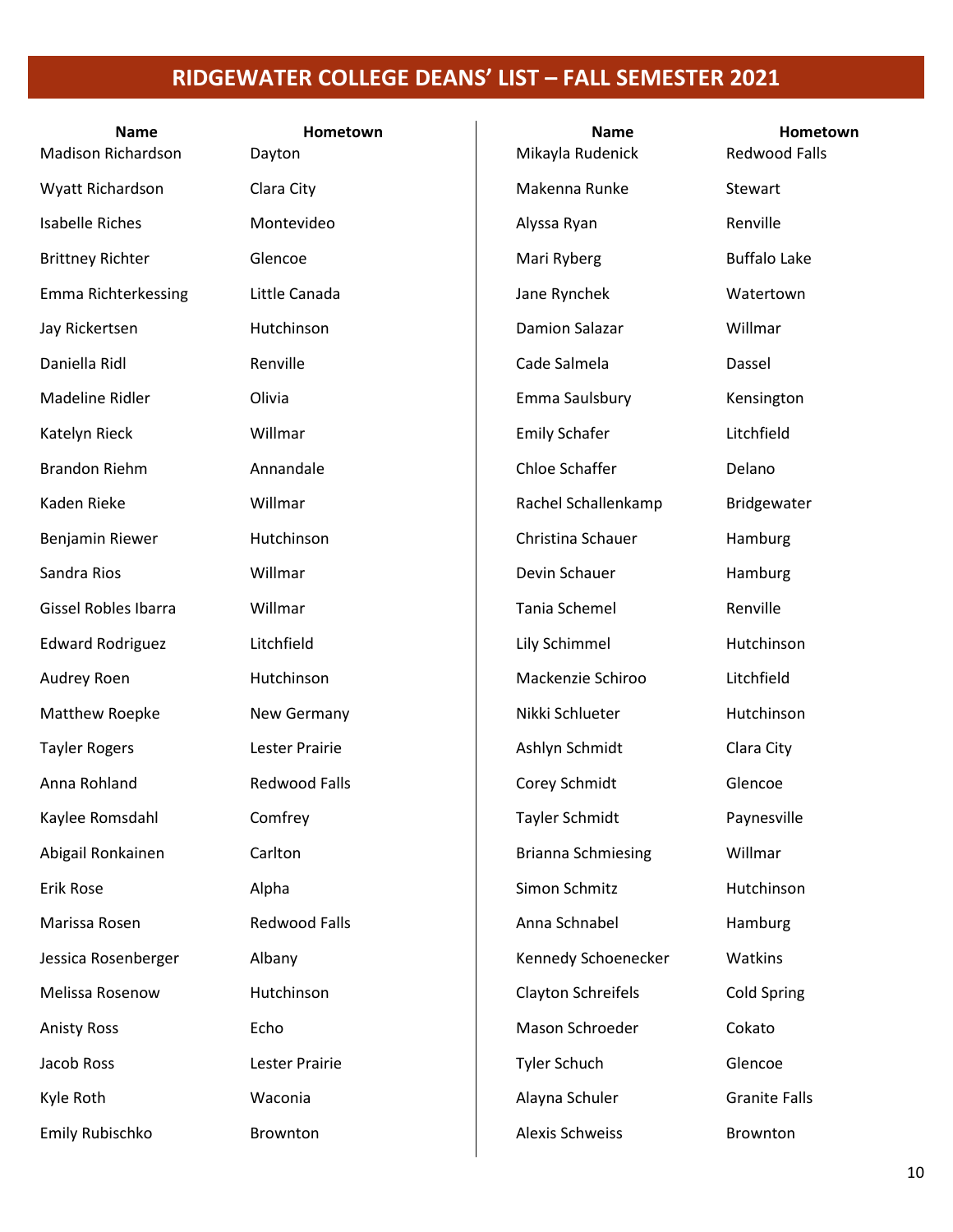| <b>Name</b><br>Reece Schwirtz | Hometown<br>Plato | <b>Name</b><br>Courtnie Stoddard | Hometown<br>Pennock |
|-------------------------------|-------------------|----------------------------------|---------------------|
| Daniel Seehusen               | Raymond           | Parker Stone                     | Willmar             |
| Samantha Seifert              | Morgan            | <b>Parker Stonestrom</b>         | Sartell             |
| <b>Hailey Sharp</b>           | Lake Lillian      | Anna Storm                       | Litchfield          |
| Jerrod Shaul                  | Silver Lake       | Abby Stovern                     | <b>Bird Island</b>  |
| Sandy Shubat                  | Litchfield        | Kyla Struck                      | Hutchinson          |
| Evan Shubert                  | Clara City        | Kristen Stumme                   | Delano              |
| Cindy Sietsema                | Raymond           | <b>Madison Stumpf</b>            | Montrose            |
| Cody Sievert                  | Gibbon            | Morgan Sumerfelt                 | Cottonwood          |
| Stephanie Sik                 | Montevideo        | Montana Swaja                    | Hutchinson          |
| <b>Treyton Siltala</b>        | Cokato            | Makayla Swanson                  | Willmar             |
| Sophia Simon                  | Spicer            | Morgan Swedzinski                | Milroy              |
| Sarah Skalbeck                | Willmar           | Keilynn Swenson                  | Willmar             |
| <b>Madison Slettedahl</b>     | Echo              | <b>Shantel Syring</b>            | Montevideo          |
| Kera Sluka                    | Atwater           | Larry Tarr                       | Hutchinson          |
| Hailie Smith                  | Raymond           | Carson Tauber                    | Glenwood            |
| Hannah Smith                  | Saint Cloud       | <b>Michael Tellez</b>            | Hutchinson          |
| Jeremy Smith                  | Ardmore           | <b>Gabrielle Teorey</b>          | <b>Howard Lake</b>  |
| William Snegosky              | Lester Prairie    | Marissa Teorey                   | <b>Howard Lake</b>  |
| Annika Soderlund              | Darwin            | Dharmendra Thakur                | Marshall            |
| Joshua Sohm                   | Chaska            | <b>Brienna Thomas</b>            | Cokato              |
| Gable Speltz                  | Altura            | Donavan Thornton                 | Screven             |
| Logan Stadtlander             | Silver Lake       | Faith Thovson                    | Willmar             |
| Havilah Stancek               | Hutchinson        | Nevaeh Timm                      | Lafayette           |
| <b>Andrew Stark</b>           | Plymouth          | Amber Tollefson                  | Gaylord             |
| <b>Isaac Starke</b>           | Hutchinson        | <b>Megan Torborg</b>             | Sunburg             |
| Veronica Stenberg             | Cokato            | Anayenci Trevino                 | Willmar             |
| Hannah Stifter                | Silver Lake       | David Trew                       | Benson              |
| Anna Stilwell                 | Litchfield        | Hunter Trnka                     | Lake Crystal        |
|                               |                   |                                  |                     |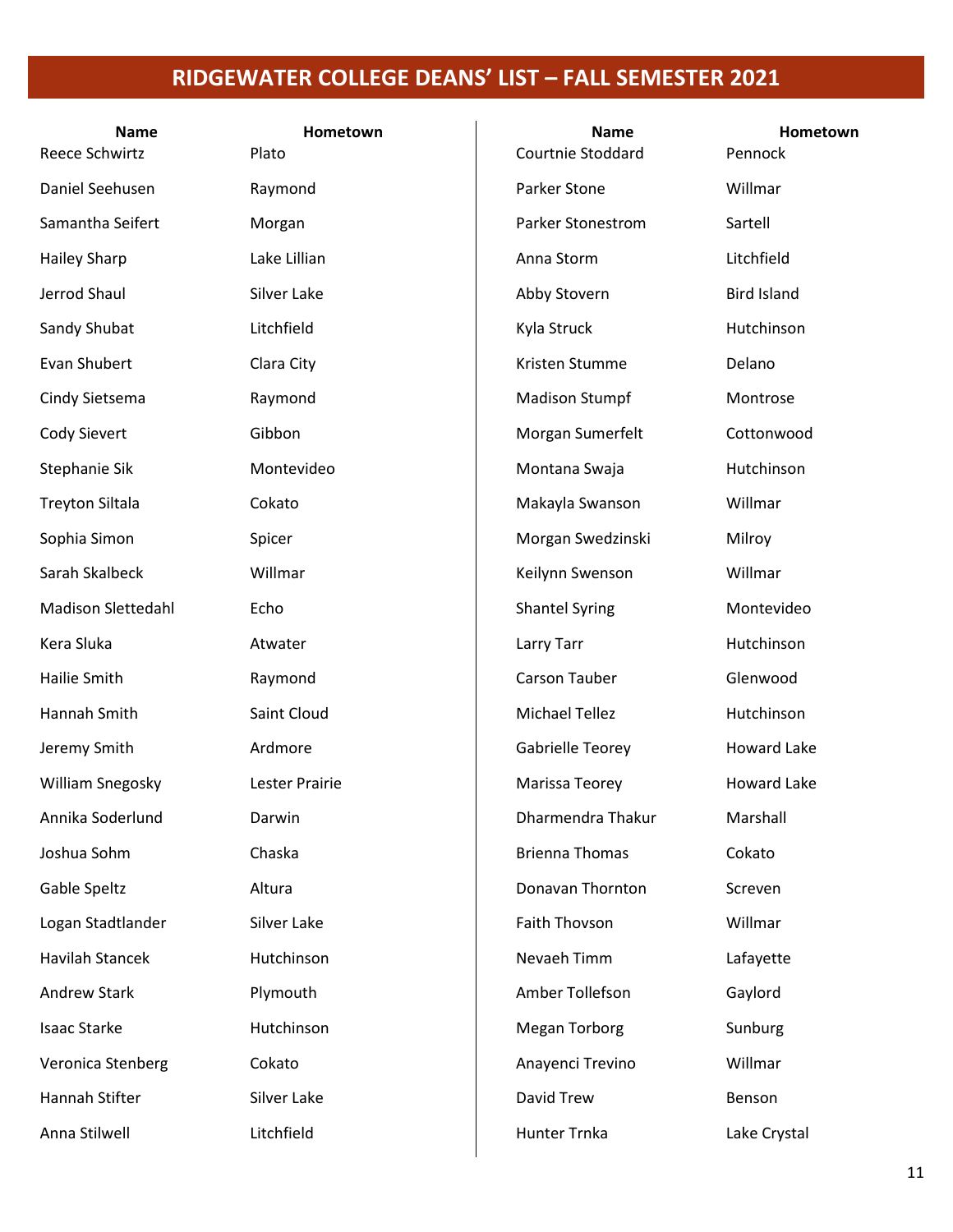| <b>Name</b><br><b>Trinity Trooien</b> | Hometown<br>Willmar | <b>Name</b><br>Savannah Walz | Hometown<br>Willmar |
|---------------------------------------|---------------------|------------------------------|---------------------|
| Autumn Trujillo                       | Delano              | Mary Anne Wangen             | Hutchinson          |
| Sara Tschida                          | Sauk Centre         | Annika Wanha                 | Cokato              |
| Jaden Uecker                          | Brownton            | Amy Wanous                   | Hutchinson          |
|                                       |                     |                              |                     |
| Marisa Uecker                         | Hutchinson          | Meghan Weaver                | Watertown           |
| <b>Violet Ulferts</b>                 | Willmar             | Caylee Weber                 | Olivia              |
| Kylie Unger                           | Gibbon              | Emma Weege                   | <b>Howard Lake</b>  |
| Caitlyn Urness                        | Cokato              | Benjamin Wehseler            | Hutchinson          |
| Elizabeth Utsch                       | Paynesville         | Emily Welch                  | Litchfield          |
| Tristan Van Dam                       | Jasper              | Samuel Welchance             | Olivia              |
| Mackenzie Van Nurden                  | Norfolk             | Julia Welle                  | Freeport            |
| Daniel VanAcker                       | Scandia             | Piper Wendling               | Watertown           |
| Hailey Vanderwal                      | Willmar             | Ashlynn Wensman              | Melrose             |
| Maria Vera                            | Willmar             | Jackson Wertish              | Renville            |
| Hannah Verch                          | Glencoe             | Holly Weseman                | <b>Grove City</b>   |
| Katelyn Voight                        | South Haven         | Zachary Wesley               | Dassel              |
| <b>Madison Volk</b>                   | <b>Bismarck</b>     | <b>Megan Wessels</b>         | Willmar             |
| Rebecca Vossen-Mathies                | <b>Grove City</b>   | Jacob White                  | New Bloomfield      |
| John Wages                            | Hutchinson          | Maxwell Whitney              | Willmar             |
| Bethany Wagner                        | Cokato              | Taylor Whitney               | New Ulm             |
| Cameron Wagner                        | Hutchinson          | Andrea Wickenhauser          | Lester Prairie      |
| Laural Wallace                        | Hutchinson          | <b>Stacy Wicklund</b>        | Hutchinson          |
| Melissa Wallace                       | Willmar             | Jack Widmer                  | Waconia             |
| Benjamin Waller                       | Belgrade            | Marie Wiener                 | Albany              |
| Noelle Walsh                          | Saint Cloud         | Alison Wilke                 | Willmar             |
| Jordyn Walstrom                       | Belgrade            | Mark Wilkins                 | Norwalk             |
| Christian Waltz                       | Willmar             | <b>Craig Willenbring</b>     | Richmond            |
| Andrea Walz                           | Pennock             | <b>Courtney Williams</b>     | Hutchinson          |
| Racheal Walz                          | Willmar             | Jessica Williams             | Spicer              |
|                                       |                     |                              |                     |